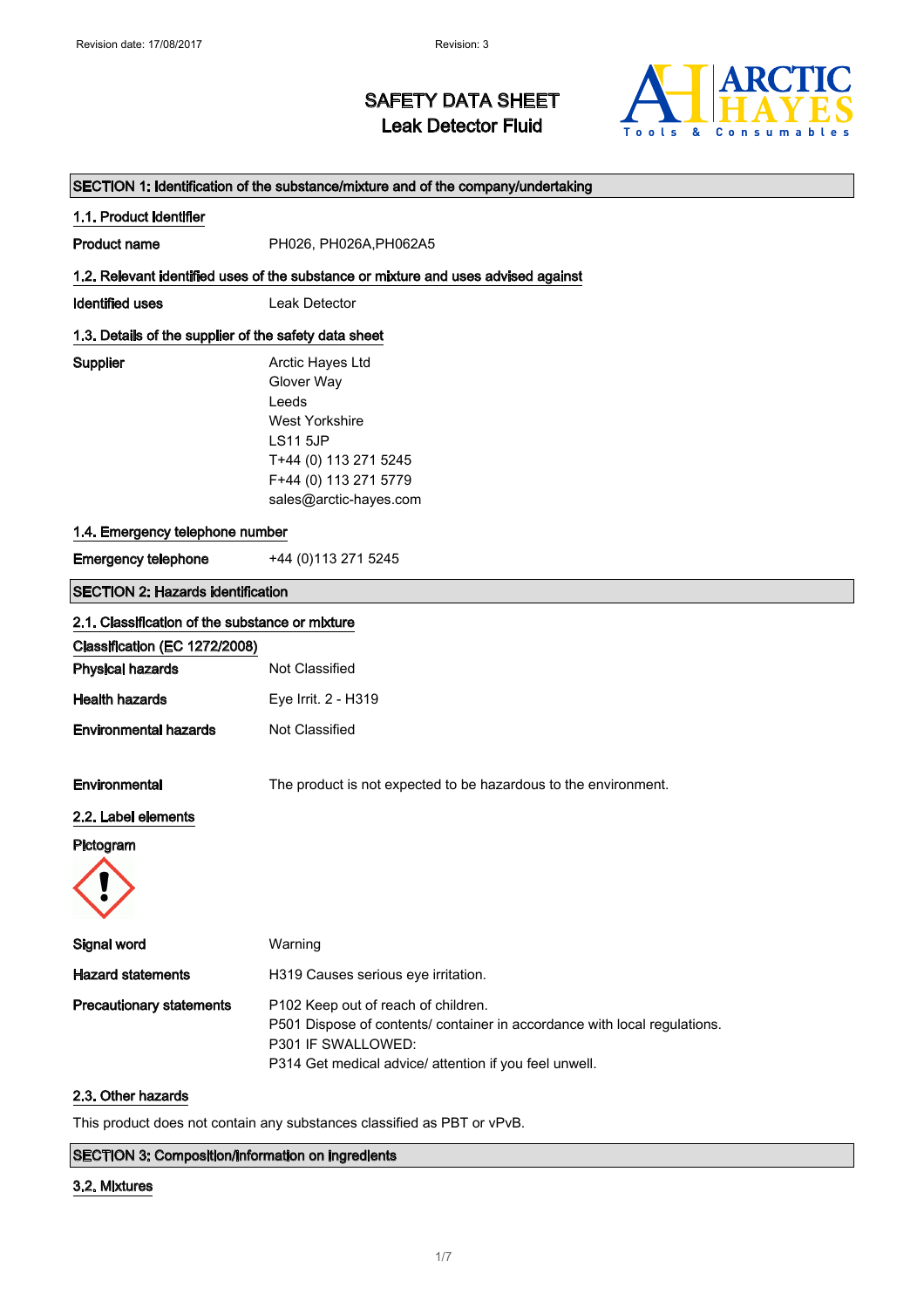| SODIUM LAURYL SARCOSINATE                                                                                                                                             |                                                                                                                                                                                                    | $1 - 5%$                                                                                 |  |
|-----------------------------------------------------------------------------------------------------------------------------------------------------------------------|----------------------------------------------------------------------------------------------------------------------------------------------------------------------------------------------------|------------------------------------------------------------------------------------------|--|
| CAS number: 137-16-6                                                                                                                                                  | EC number: 205-281-5                                                                                                                                                                               | REACH registration number: 01-<br>2119527780-39                                          |  |
| Classification<br>Acute Tox. 2 - H330<br>Skin Irrit. 2 - H315<br>Eye Dam. 1 - H318                                                                                    |                                                                                                                                                                                                    |                                                                                          |  |
| <b>BRONOPOL (INN)</b>                                                                                                                                                 |                                                                                                                                                                                                    | 1%                                                                                       |  |
| CAS number: 52-51-7<br>M factor (Acute) = $10$                                                                                                                        | EC number: 200-143-0                                                                                                                                                                               |                                                                                          |  |
| Classification<br>Acute Tox. 4 - H302<br><b>Acute Tox. 4 - H312</b><br>Skin Irrit. 2 - H315<br>Eye Dam. 1 - H318<br><b>STOT SE 3 - H335</b><br>Aquatic Acute 1 - H400 |                                                                                                                                                                                                    |                                                                                          |  |
|                                                                                                                                                                       | The full text for all hazard statements is displayed in Section 16.                                                                                                                                |                                                                                          |  |
| <b>SECTION 4: First aid measures</b>                                                                                                                                  |                                                                                                                                                                                                    |                                                                                          |  |
| 4.1. Description of first aid measures                                                                                                                                |                                                                                                                                                                                                    |                                                                                          |  |
| Inhalation                                                                                                                                                            | Consult a physician for specific advice.                                                                                                                                                           |                                                                                          |  |
| Ingestion                                                                                                                                                             | Rinse mouth thoroughly with water.                                                                                                                                                                 |                                                                                          |  |
| Skin contact                                                                                                                                                          | Wash skin thoroughly with soap and water.                                                                                                                                                          |                                                                                          |  |
| Eye contact                                                                                                                                                           | Rinse immediately with plenty of water. Remove any contact lenses and open eyelids wide<br>apart. Continue to rinse for at least 15 minutes. Get medical attention if any discomfort<br>continues. |                                                                                          |  |
|                                                                                                                                                                       | 4.2. Most important symptoms and effects, both acute and delayed                                                                                                                                   |                                                                                          |  |
| <b>General information</b>                                                                                                                                            | The severity of the symptoms described will vary dependent on the concentration and the<br>length of exposure.                                                                                     |                                                                                          |  |
|                                                                                                                                                                       | 4.3. Indication of any immediate medical attention and special treatment needed                                                                                                                    |                                                                                          |  |
| Notes for the doctor                                                                                                                                                  | Treat symptomatically.                                                                                                                                                                             |                                                                                          |  |
| <b>SECTION 5: Firefighting measures</b>                                                                                                                               |                                                                                                                                                                                                    |                                                                                          |  |
| 5.1. Extinguishing media                                                                                                                                              |                                                                                                                                                                                                    |                                                                                          |  |
| Suitable extinguishing media                                                                                                                                          | Use fire-extinguishing media suitable for the surrounding fire.                                                                                                                                    |                                                                                          |  |
| 5.2. Special hazards arising from the substance or mixture                                                                                                            |                                                                                                                                                                                                    |                                                                                          |  |
| Specific hazards                                                                                                                                                      | gases or vapours.                                                                                                                                                                                  | Thermal decomposition or combustion products may include the following substances: Toxic |  |

### 5.3. Advice for firefighters

| Protective actions during | Cool containers exposed to heat with water spray and remove them from the fire area if it can |
|---------------------------|-----------------------------------------------------------------------------------------------|
| firefighting              | be done without risk.                                                                         |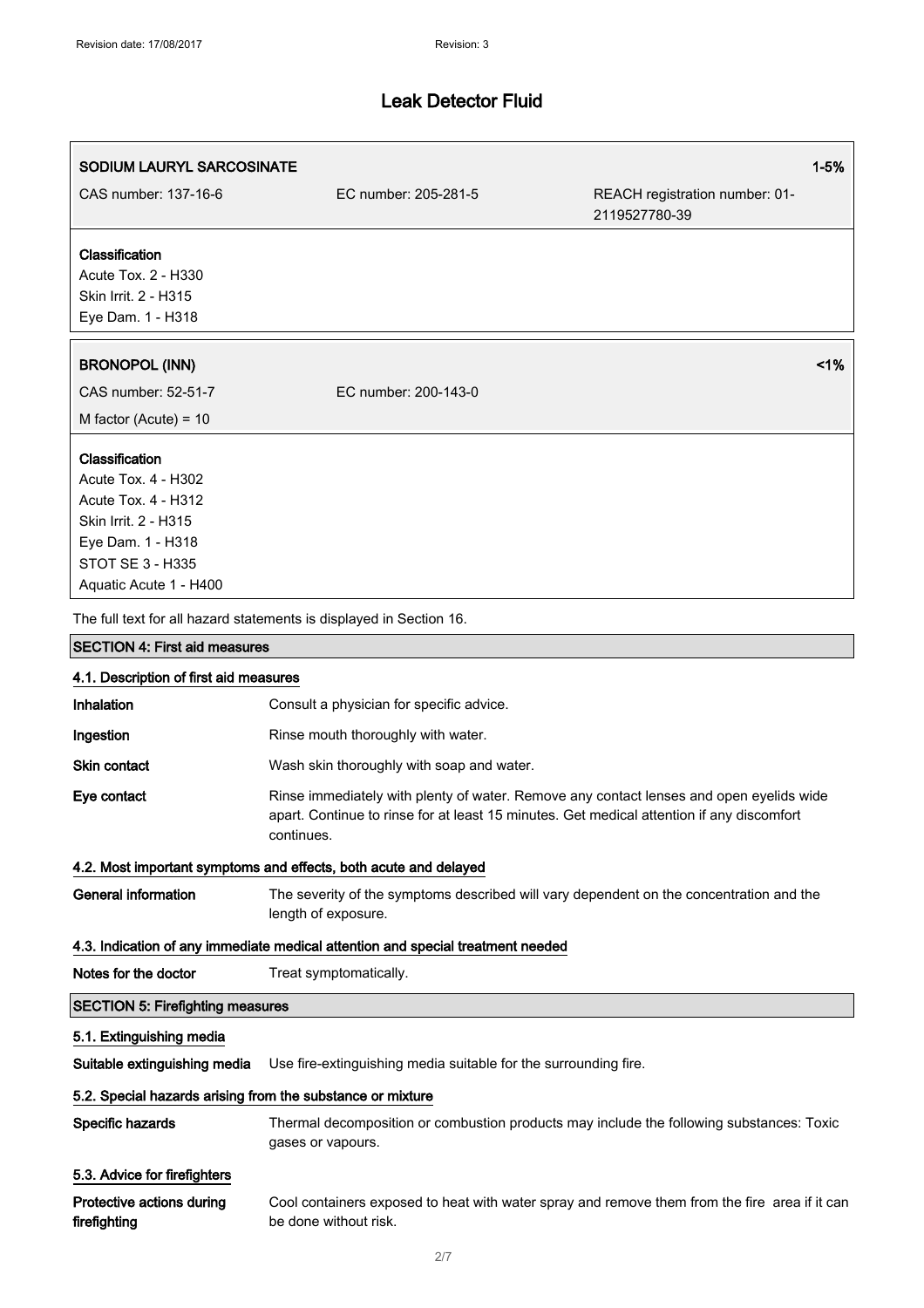Special protective equipment Use air-supplied respirator, gloves and protective goggles. Wear chemical protective suit. for firefighters

| <b>SECTION 6: Accidental release measures</b>                            |                                                                                                                                                                                                                                                                                                                                                                                                                                |  |
|--------------------------------------------------------------------------|--------------------------------------------------------------------------------------------------------------------------------------------------------------------------------------------------------------------------------------------------------------------------------------------------------------------------------------------------------------------------------------------------------------------------------|--|
| 6.1. Personal precautions, protective equipment and emergency procedures |                                                                                                                                                                                                                                                                                                                                                                                                                                |  |
| <b>Personal precautions</b>                                              | Wear protective clothing as described in Section 8 of this safety data sheet.                                                                                                                                                                                                                                                                                                                                                  |  |
| 6.2. Environmental precautions                                           |                                                                                                                                                                                                                                                                                                                                                                                                                                |  |
| <b>Environmental precautions</b>                                         | Do not discharge into drains or watercourses or onto the ground. Contain spillage with sand,<br>earth or other suitable non-combustible material. To prevent release, place container with<br>damaged side up.                                                                                                                                                                                                                 |  |
| 6.3. Methods and material for containment and cleaning up                |                                                                                                                                                                                                                                                                                                                                                                                                                                |  |
| Methods for cleaning up                                                  | Absorb spillage with sand or other inert absorbent. Collect and place in suitable waste<br>disposal containers and seal securely.                                                                                                                                                                                                                                                                                              |  |
| 6.4. Reference to other sections                                         |                                                                                                                                                                                                                                                                                                                                                                                                                                |  |
| Reference to other sections                                              | For personal protection, see Section 8. For waste disposal, see Section 13.                                                                                                                                                                                                                                                                                                                                                    |  |
| <b>SECTION 7: Handling and storage</b>                                   |                                                                                                                                                                                                                                                                                                                                                                                                                                |  |
| 7.1. Precautions for safe handling                                       |                                                                                                                                                                                                                                                                                                                                                                                                                                |  |
| <b>Usage precautions</b>                                                 | Read and follow manufacturer's recommendations.                                                                                                                                                                                                                                                                                                                                                                                |  |
|                                                                          | 7.2. Conditions for safe storage, including any incompatibilities                                                                                                                                                                                                                                                                                                                                                              |  |
| <b>Storage precautions</b>                                               | Store in tightly-closed, original container in a dry, cool and well-ventilated place.                                                                                                                                                                                                                                                                                                                                          |  |
| 7.3. Specific end use(s)                                                 |                                                                                                                                                                                                                                                                                                                                                                                                                                |  |
| Specific end use(s)                                                      | The identified uses for this product are detailed in Section 1.2.                                                                                                                                                                                                                                                                                                                                                              |  |
| <b>SECTION 8: Exposure Controls/personal protection</b>                  |                                                                                                                                                                                                                                                                                                                                                                                                                                |  |
| 8.1. Control parameters                                                  |                                                                                                                                                                                                                                                                                                                                                                                                                                |  |
|                                                                          |                                                                                                                                                                                                                                                                                                                                                                                                                                |  |
|                                                                          | 2-PHENOXYETHANOL (CAS: 122-99-6)                                                                                                                                                                                                                                                                                                                                                                                               |  |
| <b>DNEL</b>                                                              | Workers - Dermal; Long term systemic effects: 34.72 mg/kg/day<br>Workers - Inhalation; Long term systemic effects: 8.07 mg/m <sup>3</sup><br>Workers - Inhalation; Long term local effects: 8.07 mg/m <sup>3</sup><br>Consumer - Oral; Short term systemic effects: 17.43 mg/kg/day<br>Workers - Inhalation; Long term local effects: 8.07 mg/m <sup>3</sup><br>Consumer - Dermal; Long term systemic effects: 20.83 mg/kg/day |  |

| Workers - Dermal; Long term systemic effects: 34.72 mg/kg/day<br>Workers - Inhalation; Long term systemic effects: 8.07 mg/m <sup>3</sup><br>Workers - Inhalation; Long term local effects: 8.07 mg/m <sup>3</sup><br>Consumer - Oral; Short term systemic effects: 17.43 mg/kg/day<br>Workers - Inhalation; Long term local effects: 8.07 mg/m <sup>3</sup><br>Consumer - Dermal; Long term systemic effects: 20.83 mg/kg/day<br>Consumer - Inhalation; Long term systemic effects: 2.5 mg/m <sup>3</sup><br>Consumer - Oral; Long term systemic effects: 17.43 mg/kg/day<br>Consumer - Inhalation; Long term local effects: 2.5 mg/m <sup>3</sup> |
|-----------------------------------------------------------------------------------------------------------------------------------------------------------------------------------------------------------------------------------------------------------------------------------------------------------------------------------------------------------------------------------------------------------------------------------------------------------------------------------------------------------------------------------------------------------------------------------------------------------------------------------------------------|
| - Fresh water; 0.943 mg/l<br>- Water, Intermittent release; 3.44 mg/l<br>- Marine water; 0.094 mg/l<br>- STP: 24.8 mg/l<br>- Sediment (Freshwater); 7.2366 mg/kg<br>- Sediment (Marinewater); 0.7237 mg/kg<br>- Soil; 1.26 mg/kg                                                                                                                                                                                                                                                                                                                                                                                                                    |
|                                                                                                                                                                                                                                                                                                                                                                                                                                                                                                                                                                                                                                                     |

Methyl 4-Hydroxybenzoate (CAS: 99-76-3)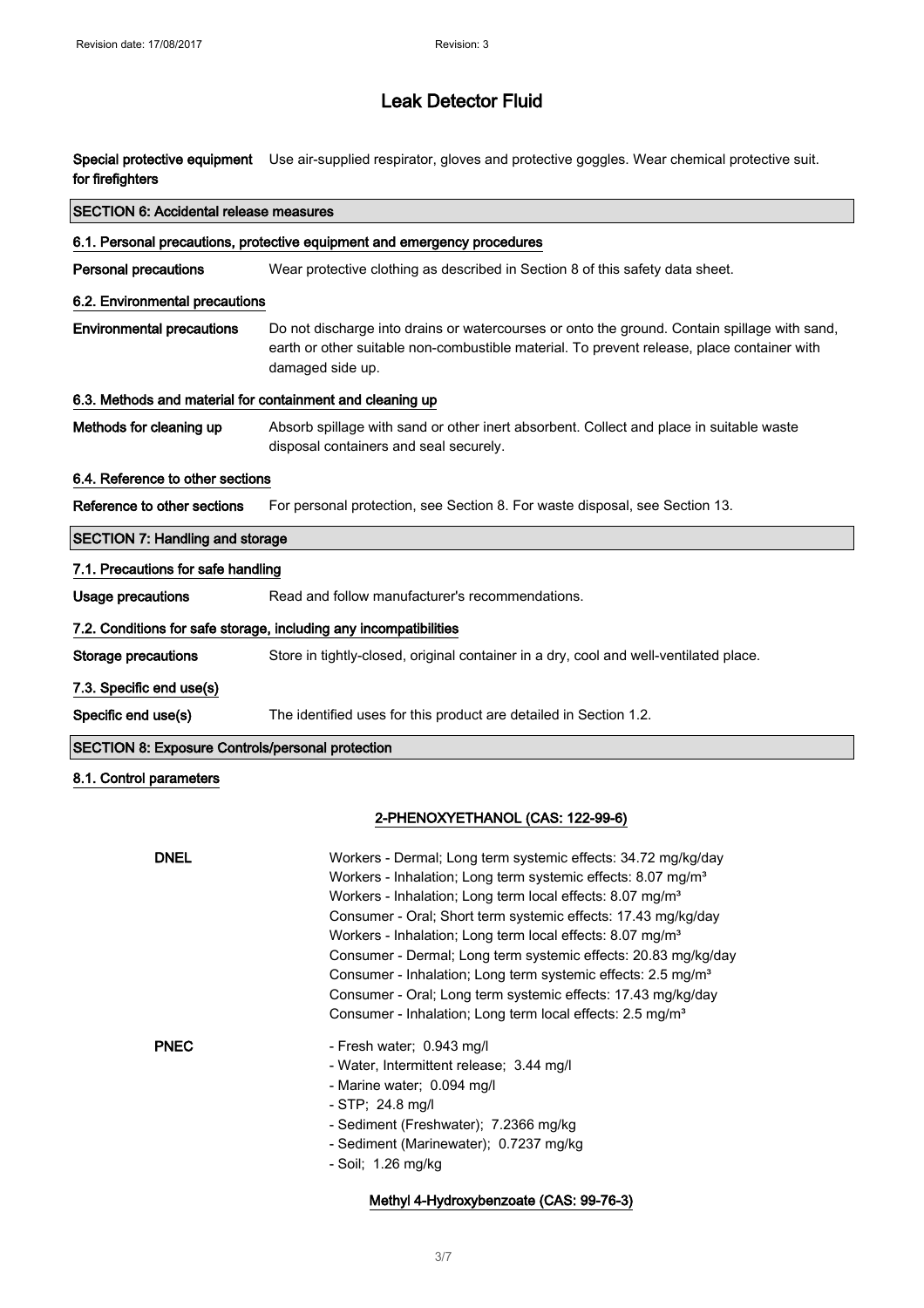| <b>DNEL</b>                                                | Workers - Dermal; Long term systemic effects: 2.45 mg/kg/day<br>Workers - Inhalation; Long term systemic effects: 14.7 mg/m <sup>3</sup><br>General population - Dermal; Long term systemic effects: 1.23 mg/kg/day<br>General population - Oral; Long term systemic effects: 3.62 mg/m <sup>3</sup><br>General population - Oral; Long term systemic effects: 1.04 mg/kg/day |  |
|------------------------------------------------------------|-------------------------------------------------------------------------------------------------------------------------------------------------------------------------------------------------------------------------------------------------------------------------------------------------------------------------------------------------------------------------------|--|
| <b>PNEC</b>                                                | - Fresh water; 0.004 mg/l<br>- Marine water; 0.0004 mg/l<br>$-STP$ ; 2 mg/l<br>- Intermittent release; 0.112 mg/l<br>- Sediment (Freshwater); 0.1264 mg/kg<br>- Sediment (Marinewater); 0.0126 mg/kg/day<br>- Soil; 0.0229 mg/kg                                                                                                                                              |  |
| 8.2. Exposure controls                                     |                                                                                                                                                                                                                                                                                                                                                                               |  |
| Personal protection                                        | When using do not smoke                                                                                                                                                                                                                                                                                                                                                       |  |
| Eye/face protection                                        | Eyewear complying with an approved standard should be worn if a risk assessment indicates<br>eye contact is possible. The following protection should be worn: Chemical splash goggles.                                                                                                                                                                                       |  |
| Hand protection                                            | Use protective gloves.                                                                                                                                                                                                                                                                                                                                                        |  |
| Other skin and body<br>protection                          | Provide eyewash station. Wear apron or protective clothing in case of contact.                                                                                                                                                                                                                                                                                                |  |
| Hygiene measures                                           | Wash at the end of each work shift and before eating, smoking and using the toilet.                                                                                                                                                                                                                                                                                           |  |
| <b>Respiratory protection</b>                              | Respiratory protection not required.                                                                                                                                                                                                                                                                                                                                          |  |
| <b>SECTION 9: Physical and Chemical Properties</b>         |                                                                                                                                                                                                                                                                                                                                                                               |  |
| 9.1. Information on basic physical and chemical properties |                                                                                                                                                                                                                                                                                                                                                                               |  |
| Appearance                                                 | Liquid.                                                                                                                                                                                                                                                                                                                                                                       |  |
| Colour                                                     | Yellow.                                                                                                                                                                                                                                                                                                                                                                       |  |
| Odour                                                      | Characteristic.                                                                                                                                                                                                                                                                                                                                                               |  |
| pН                                                         | $7 - 8$                                                                                                                                                                                                                                                                                                                                                                       |  |
| Flash point                                                | Not applicable.                                                                                                                                                                                                                                                                                                                                                               |  |
| <b>Relative density</b>                                    | ~1                                                                                                                                                                                                                                                                                                                                                                            |  |
| Solubility(ies)                                            | Soluble in water.                                                                                                                                                                                                                                                                                                                                                             |  |
| Comments                                                   | Information given is applicable to the major ingredient.                                                                                                                                                                                                                                                                                                                      |  |
| 9.2. Other information                                     |                                                                                                                                                                                                                                                                                                                                                                               |  |
| Other information                                          | Not available.                                                                                                                                                                                                                                                                                                                                                                |  |
| Volatile organic compound                                  | This product contains a maximum VOC content of 0 g/l.                                                                                                                                                                                                                                                                                                                         |  |
| <b>SECTION 10: Stability and reactivity</b>                |                                                                                                                                                                                                                                                                                                                                                                               |  |
| 10.1. Reactivity                                           |                                                                                                                                                                                                                                                                                                                                                                               |  |
| Reactivity                                                 | Stable at normal ambient temperatures and when used as recommended.                                                                                                                                                                                                                                                                                                           |  |
| 10.2. Chemical stability                                   |                                                                                                                                                                                                                                                                                                                                                                               |  |
| <b>Stability</b>                                           | Stable at normal ambient temperatures and when used as recommended.                                                                                                                                                                                                                                                                                                           |  |
|                                                            |                                                                                                                                                                                                                                                                                                                                                                               |  |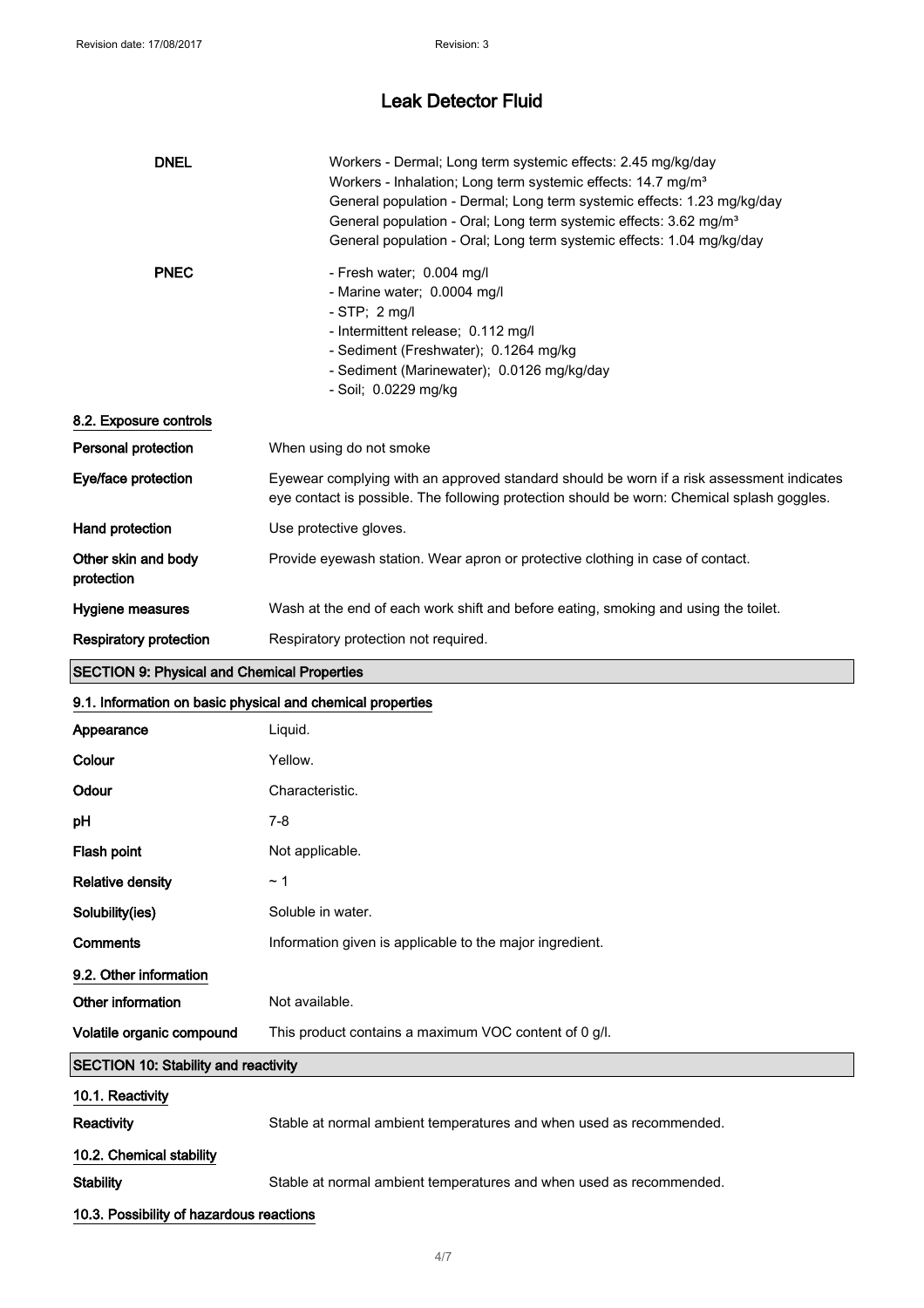## Leak Detector Fluid

| Possibility of hazardous<br>reactions                                       | Does not decompose when used and stored as recommended.                                                                                                                                |  |
|-----------------------------------------------------------------------------|----------------------------------------------------------------------------------------------------------------------------------------------------------------------------------------|--|
| 10.4. Conditions to avoid                                                   |                                                                                                                                                                                        |  |
| Conditions to avoid                                                         | Avoid heat.                                                                                                                                                                            |  |
| 10.5. Incompatible materials                                                |                                                                                                                                                                                        |  |
| Materials to avoid                                                          | Keep away from oxidising materials, heat and flames.                                                                                                                                   |  |
| 10.6. Hazardous decomposition products                                      |                                                                                                                                                                                        |  |
| Hazardous decomposition<br>products                                         | Does not decompose when used and stored as recommended. Thermal decomposition or<br>combustion products may include the following substances: Toxic and corrosive gases or<br>vapours. |  |
| <b>SECTION 11: Toxicological information</b>                                |                                                                                                                                                                                        |  |
| 11.1. Information on toxicological effects                                  |                                                                                                                                                                                        |  |
| Acute toxicity - inhalation<br><b>ATE inhalation (dusts/mists)</b><br>mg/l) | 5.08                                                                                                                                                                                   |  |
| Inhalation                                                                  | No specific health hazards known.                                                                                                                                                      |  |
| Ingestion                                                                   | May cause irritation. Symptoms following overexposure may include the following: Stomach<br>pain. Nausea, vomiting. Diarrhoea.                                                         |  |
| <b>Skin contact</b>                                                         | Slightly irritating.                                                                                                                                                                   |  |
| Eye contact                                                                 | Irritating to eyes. Symptoms following overexposure may include the following: Redness.<br>Pain.                                                                                       |  |
| Acute and chronic health<br>hazards                                         | Because of the product's quantity and composition, the health hazard is regarded as low.                                                                                               |  |
| Route of exposure                                                           | Skin and/or eye contact                                                                                                                                                                |  |
| <b>Target organs</b>                                                        | Eyes Skin                                                                                                                                                                              |  |
| <b>SECTION 12: Ecological Information</b>                                   |                                                                                                                                                                                        |  |
| Ecotoxicity                                                                 | The product is not expected to be hazardous to the environment.                                                                                                                        |  |
| 12.1. Toxicity                                                              |                                                                                                                                                                                        |  |
| <b>Toxicity</b>                                                             | Not available.                                                                                                                                                                         |  |
| 12.2. Persistence and degradability                                         |                                                                                                                                                                                        |  |
| Persistence and degradability Not available.                                |                                                                                                                                                                                        |  |
| 12.3. Bioaccumulative potential                                             |                                                                                                                                                                                        |  |
| <b>Bioaccumulative potential</b>                                            | Not available.                                                                                                                                                                         |  |
| 12.4. Mobility in soil                                                      |                                                                                                                                                                                        |  |
| <b>Mobility</b>                                                             | Not known.                                                                                                                                                                             |  |
| 12.5. Results of PBT and vPvB assessment                                    |                                                                                                                                                                                        |  |
| Results of PBT and vPvB<br>assessment                                       | Not available.                                                                                                                                                                         |  |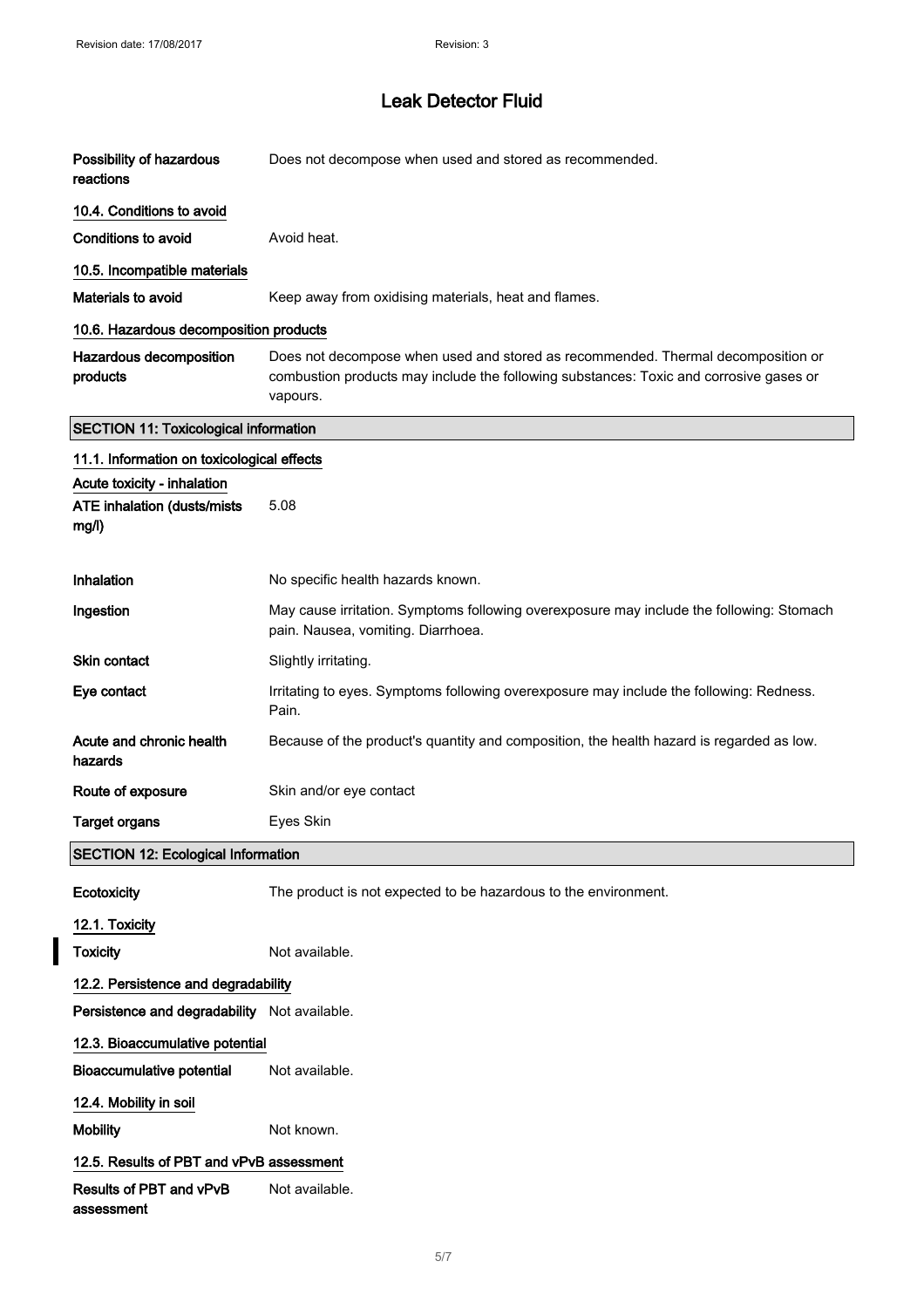# 12.6. Other adverse effects Other adverse effects Not available. SECTION 13: Disposal considerations 13.1. Waste treatment methods Disposal methods Dispose of waste to licensed waste disposal site in accordance with the requirements of the local Waste Disposal Authority. SECTION 14: Transport information General The product is not covered by international regulations on the transport of dangerous goods (IMDG, IATA, ADR/RID). 14.1. UN number Not applicable. 14.2. UN proper shipping name Not applicable. 14.3. Transport hazard class(es) No transport warning sign required. 14.4. Packing group Not applicable. 14.5. Environmental hazards Environmentally hazardous substance/marine pollutant No. 14.6. Special precautions for user Not applicable. 14.7. Transport in bulk according to Annex II of MARPOL and the IBC Code Transport in bulk according to Not applicable. Annex II of MARPOL 73/78 and the IBC Code SECTION 15: Regulatory information 15.1. Safety, health and environmental regulations/legislation specific for the substance or mixture National regulations EH40/2005 Workplace exposure limits. The Aerosol Dispensers Regulations 2009 (SI 2009 No. 2824). The Carriage of Dangerous Goods and Use of Transportable Pressure Equipment Regulations 2009 (SI 2009 No. 1348) (as amended) ["CDG 2009"]. EU legislation **Regulation (EC) No 1272/2008** of the European Parliament and of the Council of 16

December 2008 on classification, labelling and packaging of substances and mixtures (as amended). Regulation (EC) No 1907/2006 of the European Parliament and of the Council of 18 December 2006 concerning the Registration, Evaluation, Authorisation and Restriction of Chemicals (REACH) (as amended).

Commission Regulation (EU) No 2015/830 of 28 May 2015.